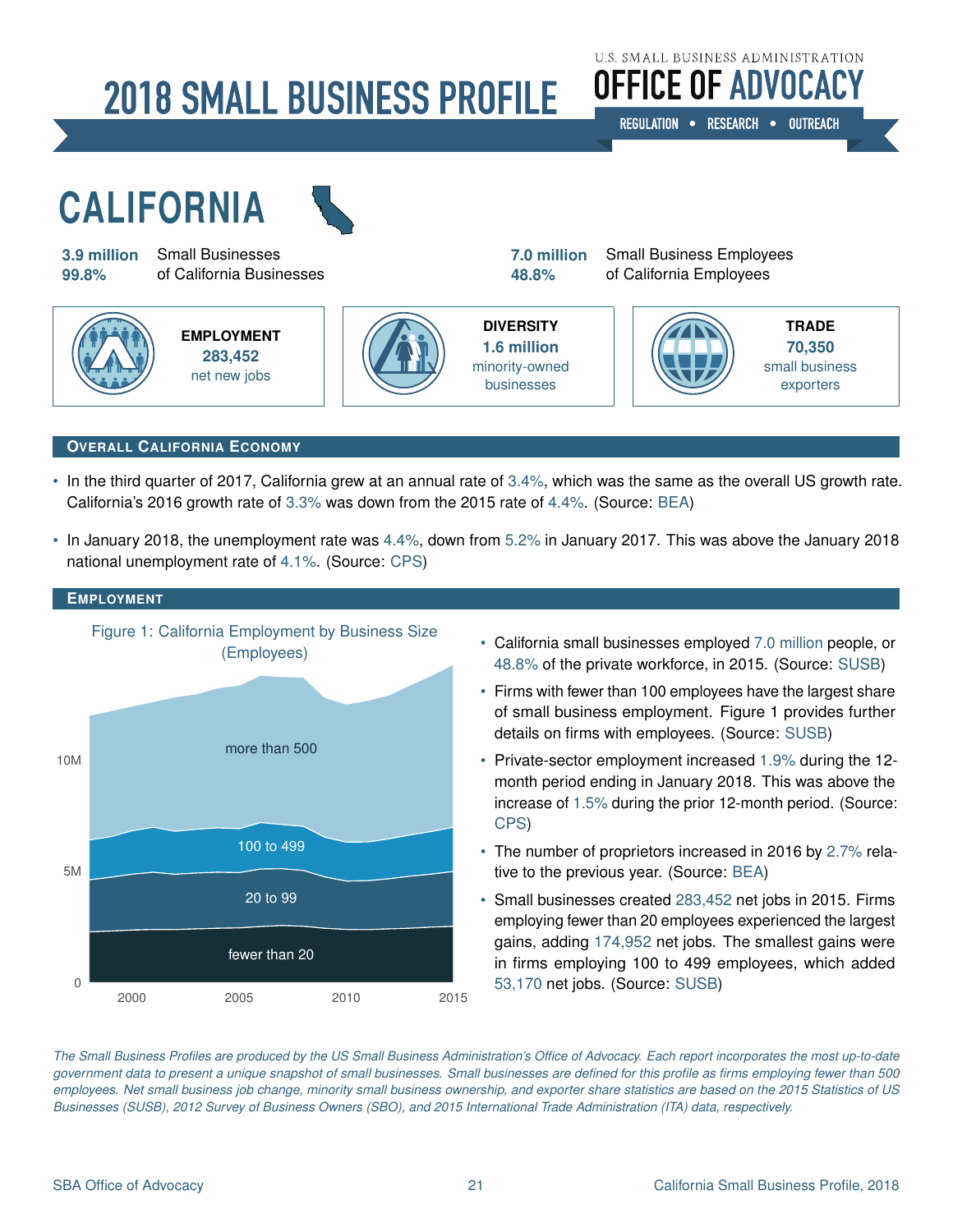#### **INCOME AND FINANCE**

- • The number of banks decreased by [11](#page-3-0) between June 2016 and June 2017 to [174](#page-3-0) banks. (Source: [FDIC\)](#page-3-0)
- • In 2016, [941,892](#page-3-0) loans under \$100,000 (valued at [\\$13.5 billion\)](#page-3-0) were issued by California lending institutions reporting under the Community Reinvestment Act. (Source: [FFIEC\)](#page-3-0)
- • The median income for individuals self-employed at their own incorporated businesses was [\\$57,420](#page-3-0) in 2016. For individuals self-employed at their own unincorporated firms, this figure was [\\$25,034.](#page-3-0) (Source: [ACS\)](#page-3-0)

*Median income represents earnings from all sources. Unincorporated self-employment income includes unpaid family workers, a very small percent of the unincorporated self-employed.* 

#### **EMPLOYER BUSINESS OWNER DEMOGRAPHICS**



*Figure 2 shows the average number of employees per employer business by owner's demographic group according to the Annual Survey of Entrepreneurs (ASE).* 

## **TURNOVER AMONG ESTABLISHMENTS WITH EMPLOYEES**



- In the third quarter of 2016, [47,250](#page-3-0) establishments started up, generating [135,472](#page-3-0) new jobs in California. Startups are counted when business establishments hire at least one employee for the first time. (Source: [BDM\)](#page-3-0)
- In the same period, [34,630](#page-3-0) establishments exited resulting in [107,257](#page-3-0) jobs lost. Exits occur when establishments go from having at least one employee to having none, and then remain closed for at least one year. (Source: [BDM\)](#page-3-0)
- Figure 3 displays quarterly startups and exits from 1992 to 2016. Each series is smoothed across multiple quarters to highlight long-run trends. (Source: [BDM\)](#page-3-0)

*The BLS data covers only business establishments with employees. BLS refers to startups as births and exits as deaths. These terms are distinct from the BLS openings and closings categories. Openings include seasonal re-openings and closings include seasonal shutterings. Quarterly startup and exit values may not align with Figure 3 due to smoothing.*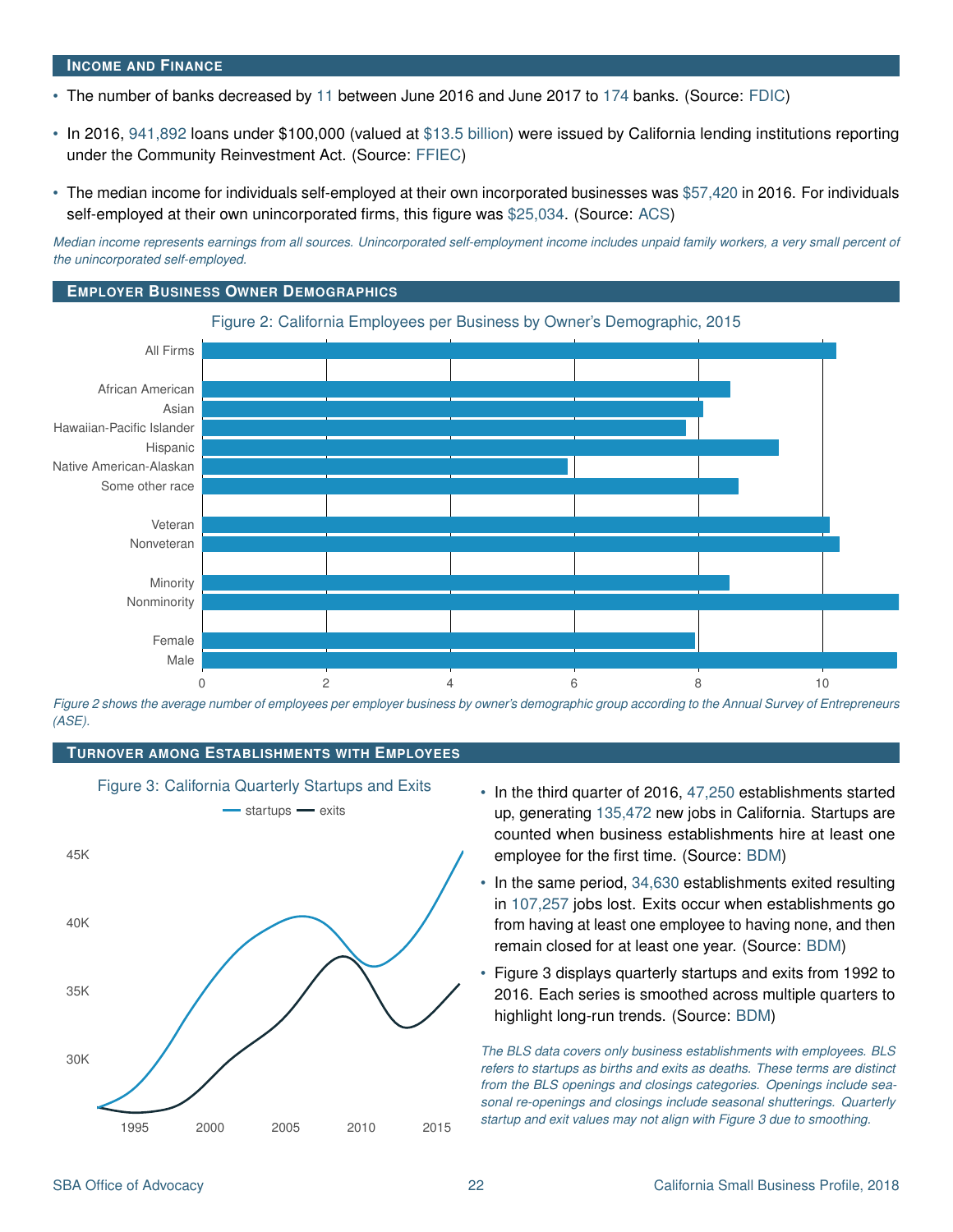#### **INTERNATIONAL TRADE**

• A total of [73,528](#page-3-0) companies exported goods from California in 2015. Of these, [70,350,](#page-3-0) or [95.7%,](#page-3-0) were small firms; they generated [43.2%](#page-3-0) of California's [\\$152.1 billion](#page-3-0) in total exports. (Source: [ITA\)](#page-3-0)

## **SMALL BUSINESS EMPLOYMENT BY INDUSTRY AND COUNTY**

Table 1: California Employment by Industry, 2015

| Industry                                         | <b>Small Business</b> | <b>Total Private</b> | <b>Small Business</b>   |
|--------------------------------------------------|-----------------------|----------------------|-------------------------|
|                                                  | Employment            | Employment           | <b>Employment Share</b> |
| Accommodation and Food Services                  | 1,017,850             | 1,609,306            | 63.2                    |
| <b>Health Care and Social Assistance</b>         | 886,496               | 1,873,857            | 47.3                    |
| Professional, Scientific, and Technical Services | 689,638               | 1,258,225            | 54.8                    |
| Manufacturing                                    | 619,509               | 1,162,646            | 53.3                    |
| <b>Retail Trade</b>                              | 597,980               | 1,690,005            | 35.4                    |
| Construction                                     | 569,882               | 686,757              | 83.0                    |
| <b>Wholesale Trade</b>                           | 516,385               | 854,203              | 60.5                    |
| Other Services (except Public Administration)    | 469,936               | 575,034              | 81.7                    |
| Administrative, Support, and Waste Management    | 422,106               | 1,389,206            | 30.4                    |
| <b>Educational Services</b>                      | 217,156               | 414,712              | 52.4                    |
| Real Estate and Rental and Leasing               | 203,671               | 286,606              | 71.1                    |
| Finance and Insurance                            | 195,866               | 591,037              | 33.1                    |
| Transportation and Warehousing                   | 172,203               | 486,149              | 35.4                    |
| Information                                      | 167,977               | 684,853              | 24.5                    |
| Arts, Entertainment, and Recreation              | 167,405               | 332,743              | 50.3                    |
| Management of Companies and Enterprises          | 44,915                | 315,604              | 14.2                    |
| Agriculture, Forestry, and Fishing and Hunting   | 19,658                | 26,336               | 74.6                    |
| Mining, Quarrying, and Oil and Gas Extraction    | 8,640                 | 24,380               | 35.4                    |
| Utilities                                        | 4,871                 | 59,668               | 8.2                     |
| Industries not classified                        | 4,050                 | 4,050                | 100.0                   |
| <b>Total</b>                                     | 6,996,194             | 14,325,377           | 48.8                    |

### Figure 4: California Small Business Employment by County, 2015